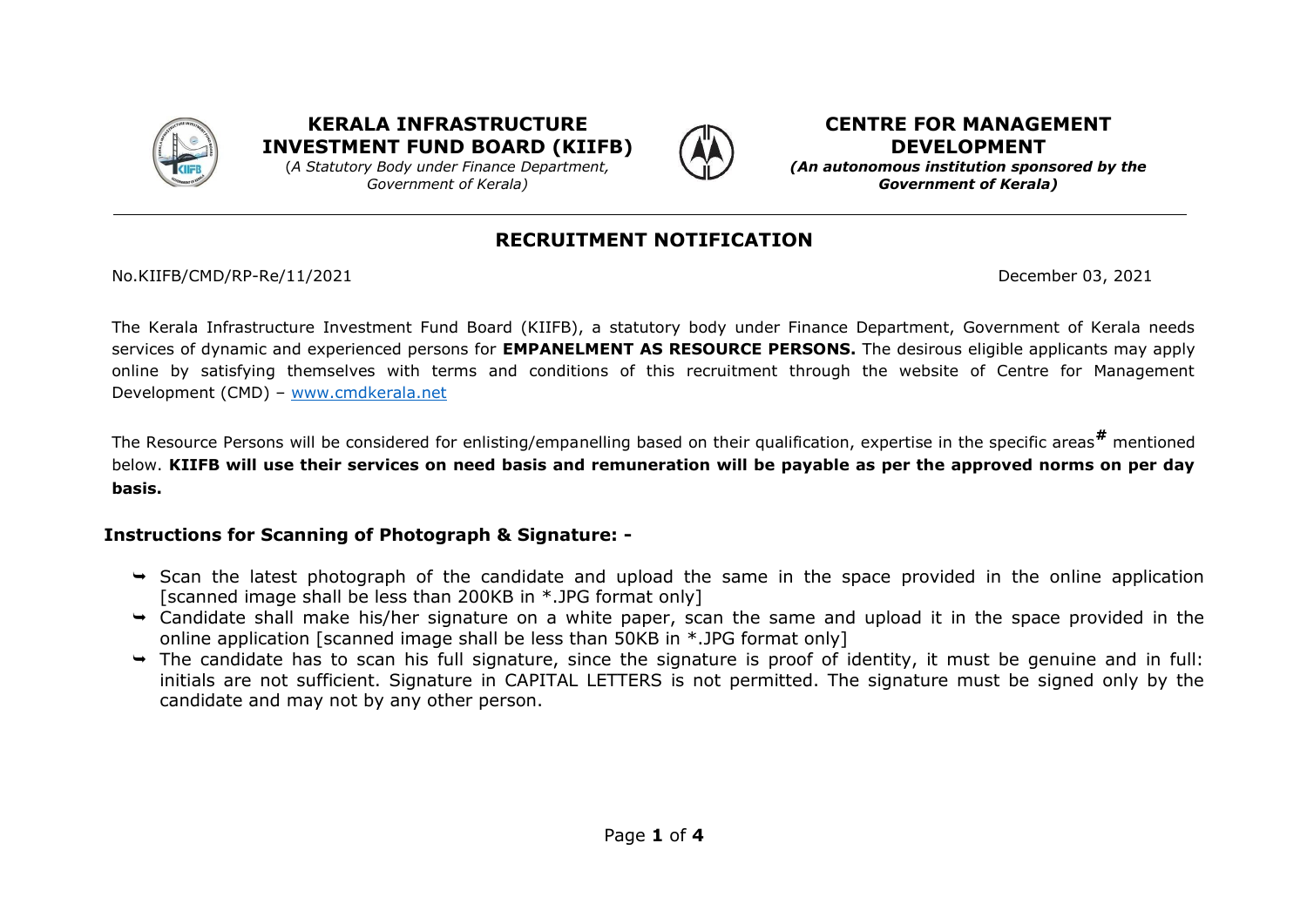| SI.<br>No. | <b>Position</b>          | Qualification                                                                                                                                                                                                                                                                                                           | Experience <sup>*</sup>                                                                                                                                                                                                                                               | <b>Maximum</b><br><b>Remuneration</b><br>(Rs.) |
|------------|--------------------------|-------------------------------------------------------------------------------------------------------------------------------------------------------------------------------------------------------------------------------------------------------------------------------------------------------------------------|-----------------------------------------------------------------------------------------------------------------------------------------------------------------------------------------------------------------------------------------------------------------------|------------------------------------------------|
| 1.         | Senior Project Advisor   | <b>Post Graduate level</b><br>qualification in the<br>relevant discipline from<br>reputed institutions<br><b>Relaxation in Post</b><br><b>Graduate qualification</b><br>requirement can be<br>considered for candidates<br>who possess relevant<br>experience from Public<br>organisations and<br>reputed organisations | Minimum 15 years of experience in<br>various areas <sup>#</sup> of Project<br><b>Engineering and Management</b>                                                                                                                                                       | 10,000 per day                                 |
| 2.         | Project Advisor          |                                                                                                                                                                                                                                                                                                                         | Minimum 10 years of experience in<br>various areas <sup>#</sup> of Project<br><b>Engineering and Management</b>                                                                                                                                                       | 6000 per day                                   |
| 3.         | Sr. Technical Advisor    |                                                                                                                                                                                                                                                                                                                         | Minimum 10 years of relevant<br>experience<br>Retired EE level officers from Central<br>Government organization OR SE<br>level officers from State Government<br>Technical Advisory Services in major<br>projects and for Capacity building in<br><b>SPVS</b>         | 4000 per day                                   |
| 4.         | Project Support Engineer |                                                                                                                                                                                                                                                                                                                         | Minimum 5 years of relevant work<br>experience<br>Retired AEE level officers from<br>Central Government organization OR<br>EE level officers from State<br>Government<br>Technical Advisory Services in major<br>projects and for Capacity building in<br><b>SPVS</b> | 2500 per day                                   |
| 5.         | Project Associate        |                                                                                                                                                                                                                                                                                                                         | Minimum 2 years of experience in<br>various areas of Project Engineering<br>and Management                                                                                                                                                                            | 2500 per day                                   |

*Note: One-year relaxation in experience for M. Tech and MBA holders, Two-years' relaxation in experience for PhD holder.*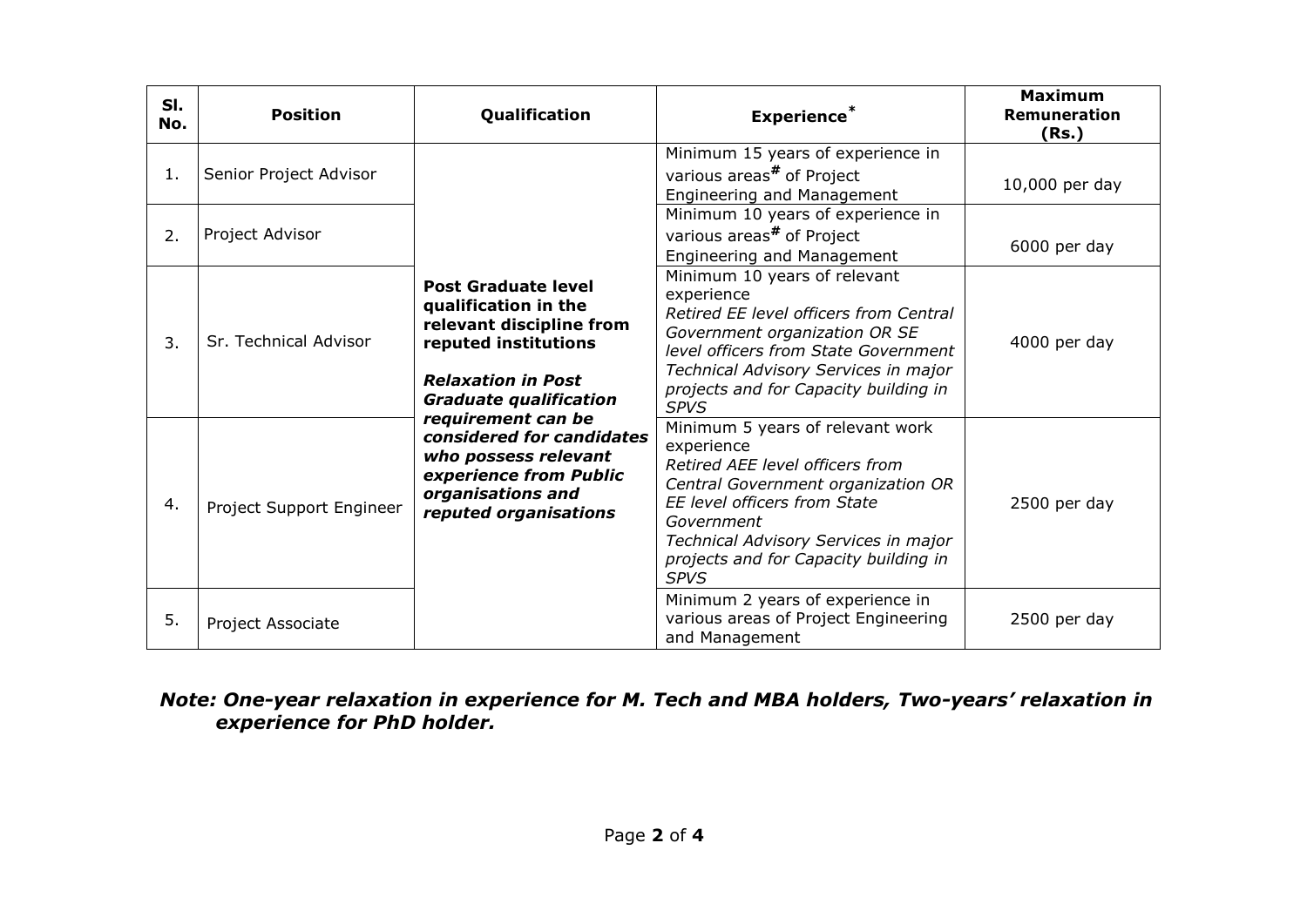## **#** *Areas of experience can be in the following:*

- Sports and Infrastructure Expert
- Manual and SOP preparation
- Tourism Planning & Infrastructure
- Agriculture and Agricultural Technology
- Geographic Information Systems Expert
- Project Management Expert
- Geotechnical & Foundation Expert
- Environment & Sustainability Expert
- Social Impact Assessment Expert
- Land Acquisition Valuer & Expert
- Chartered Valuer (Buildings Sector)
- Water Resources Expert
- Power Sector Transmission Expert
- Power Sector Distribution Systems
- Power Sector Substations
- Electrical Engineer Infrastructure & **Industries**
- Mechanical Engineer Infrastructure & Industries
- Civil or Electrical or Mechanical Project Management
- IT & Communications
- Health & Associated Services
- Education & Associated Sector
- Hospital Equipment
- Solid Waste Management
- Sewerage Treatment Systems
- Lab & Educational Equipment
- Inland Waterways
- Rail & Metro Systems
- Highways and Roads
	- $\rightarrow$  Traffic & Transportation Specialist
	- $\rightarrow$  Pavement and Design Specialist
- Bridges and Elevated Structures
	- $\rightarrow$  Structural Expert (Bridges)
- Ports and Marines, Waterways
	- $\rightarrow$  Port Planning
	- $\rightarrow$  Marine Structures
	- $\rightarrow$  Coastal/Hydraulic Engineer
- Buildings
	- $\rightarrow$  Architect Buildings
	- $\rightarrow$  Architect Landscaping
	- $\rightarrow$  Architect Interior
	- $\rightarrow$  Structural Engineer Buildings
	- $\rightarrow$  Services Electrical
	- $\rightarrow$  Services HVAC
	- $\rightarrow$  Services Mechanical & Plumping
	- $\rightarrow$  Green Buidling